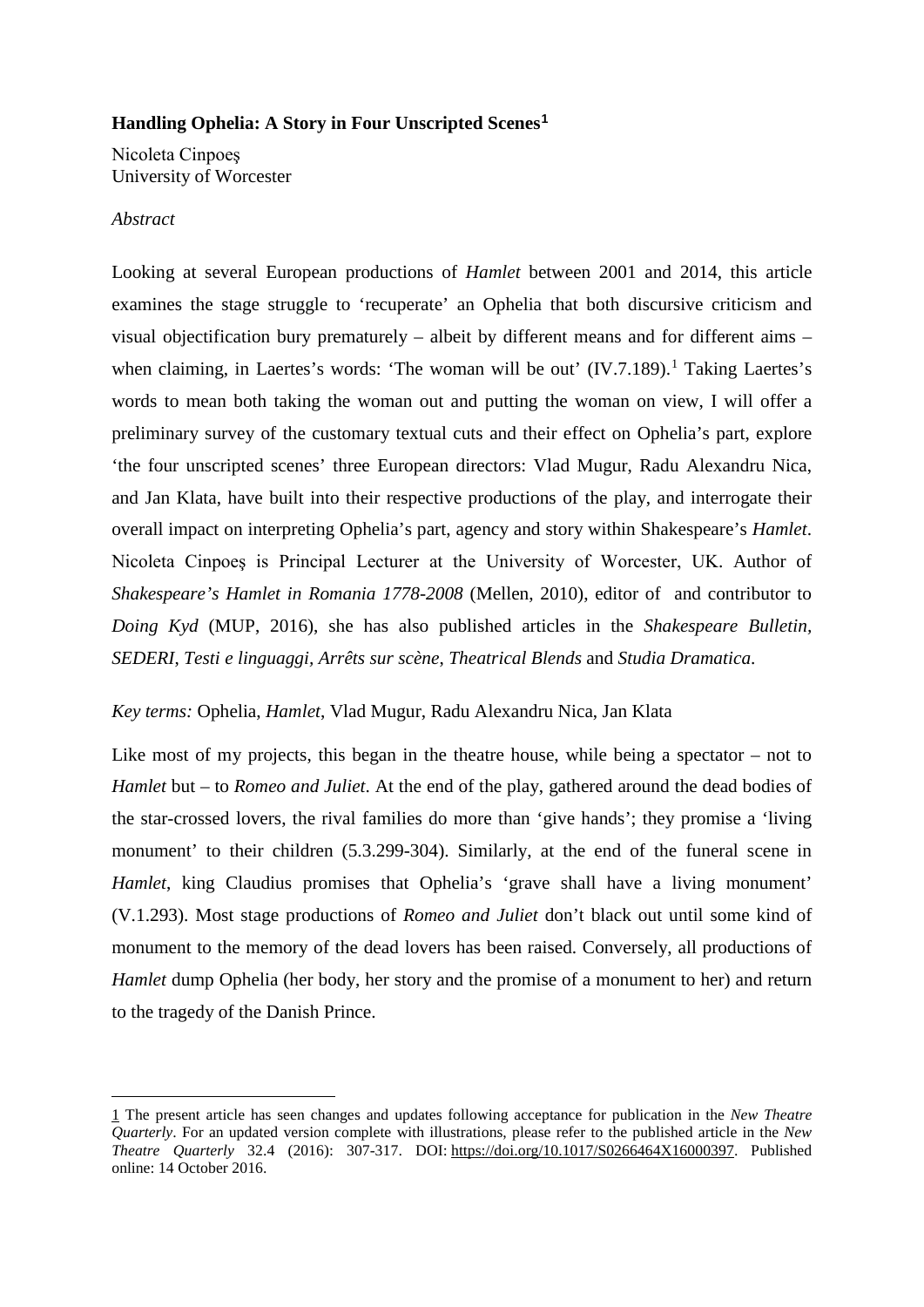In her 'living monument' to reel Ophelias, Carol Chillington Rutter argues that 'Ophelia's role simply vanishes when her body is snatched, and that is bad news […] not just for her but for *Hamlet* too'.<sup>[2](#page-1-1)</sup> I'd like to argue that the business of disputing Ophelia usually starts from the character's uneven presence in the play and the discrepancy between Ophelia-the-text and Ophelia-the-body. Along with this material comes a whole history of 'snatch'-ing, refashioning, and handling Ophelia for projects that range from historicism to feminisms, textual imperialism to performance studies, early modern conduct manuals to contemporary teenage behavioural disorder studies, French impressionist painting to German expressionist poetry, cinema to pornography, Goth iconography and Manga Shakespeare to music, fashion  $brand<sup>3</sup>$  $brand<sup>3</sup>$  $brand<sup>3</sup>$  computer game industry, and recently, and most unfortunately, beverages such as 'Fonte Ophelia' – an Italian brand of still water sold in France or 'Ophelia – Fine Colorado Ale from *Breckenridge Brewery*' sold in the USA. [4](#page-2-0)

If in her book *Enter the body*, Rutter's project was 'to discover what narrative is silenced in [3] filmtexts, and to what cultural aim'<sup>[5](#page-2-1)</sup>, my pursuit of three European stage productions of *Hamlet*: Vlad Mugur's for the Cluj National Theatre, Romania (2001), Radu Alexandru Nica's for Sibiu Theatre, Romania (2008), and Jan Klata's for Bochum Theatre, Germany (2013), which I saw at the Gdansk Shakespeare Festival, Poland (2014), focuses on how Ophelia is repeatedly 'put out there' – exhibited?, sold? in another snatching game – and recruited, choreographically into a range of projects, and in doing so sets out to explore the 'narrative(s)' anatomised in these stage productions.

## **Handling the text**

<span id="page-1-2"></span><span id="page-1-1"></span><span id="page-1-0"></span>In the *Tragedy of Hamlet, Prince of Denmark*, Ophelia appears in 6 out of the play's 20 scenes and she speaks, in 5 of these [6](#page-2-2) in a total of 168 lines.<sup>6</sup> When at home, Ophelia is mostly spoken *to*; her first self-initiated speech (in II.1) is as much prompted by Hamlet's 'piteous' (II.1.82) state as it is by her father's 'command' to 'repel his letters and den[y]/ hi[m] access' (II.1.107-9). Ophelia's only soliloquy (III.1.151-62) is mostly about Hamlet; she '*enters distracted*' to deliver her longest self-initiated input: 'a document in madness' (IV.5.179) totalling 74 lines. But even in Shakespeare's playscript, Ophelia's 'presence' amounts to (let alone does and means) much more, whether through the ghosting '*the corpse of Ophelia*' performs when it enters (never to exit!) after V.1.213, or the ongoing ghosting she performs that rivals the Ghost of King Hamlet's own project in *The Tragedy of Hamlet, Prince of Denmark*. She is "presenced" when spoken about: as 'sister' by Laertes and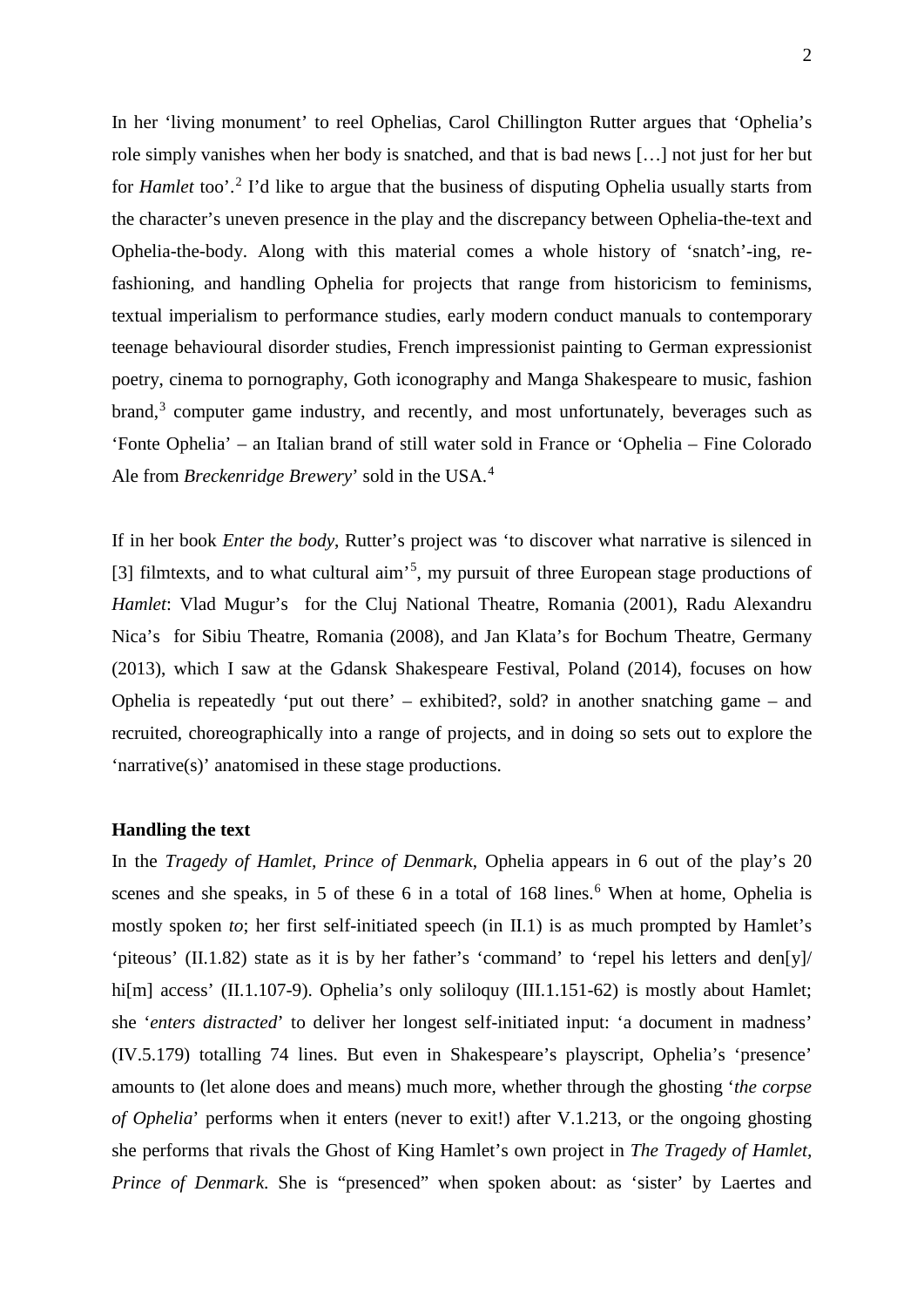<span id="page-2-0"></span>'daughter' by Polonius in II.2; as 'fair nymph' by Hamlet in III.1; in IV.5, she is "presenced" first as 'importunate, indeed distract' (2), 'her speech […] nothing' (7) by a Gentleman, and later as a 'rose of May!' by Laertes, who continues to call her 'Dear maid, kind sister, sweet Ophelia!' (159-60) even when Ophelia's very presence tells otherwise; she is presenced in IV.7 as 'drowned' (164), 'mermaid-like' (176), and 'poor wretch' (182) by Gertrude, and finally as "grave matter" in the lively debate between the Clowns at the beginning of V.1 and later by Hamlet. This is the rich and conflicting script material available to every stage production of the play.

<span id="page-2-8"></span><span id="page-2-7"></span><span id="page-2-6"></span><span id="page-2-5"></span><span id="page-2-4"></span><span id="page-2-3"></span><span id="page-2-2"></span><span id="page-2-1"></span>As with all scripted parts for the stage, Ophelia's is subject to cuts and additions that prioritise directorial (rather than actorly) projects, and such negotiations can be poles apart. In Richard Schechner's environmental *Hamlet: That is the Question* (Shanghai Theatre Academy, 2007, which I saw at the International Shakespeare Festival, Craiova, 2010), Ophelia was more involved in the plot. She doubled as Marcellus on the battlements, "got mad" when she discovered Polonius's dead body and "went mad" when she lost Hamlet not only over the murder of her father but over his relationship with Horatio, whose eroticism was extensively explored in this production. In Elizabeth LeCompte's Wooster Group's *Hamlet* (2007, which I saw at the Gdansk Shakespeare Festival in 2012), on the other hand, the choice to double Ophelia with Gertrude (a directorial decision rather than a cue from Richard Burton's 1964 film, which the production emulated and erased throughout) made it necessary to "cut the Ophelia business" – a line scripted in for Hamlet to instruct the computer board team every night. As a consequence, Ophelia was erased in this production from every scene in which both Gertrude and herself should have shared the stage.

<span id="page-2-9"></span>In the three productions that make the focus of this article, the overall textual cuts were drastic in order to meet a performance time of 2.10–3.10 hours. While, statistically, Ophelia's part is affected no more than the others', four scenes are commonly up for negotiation. While two of these usually get streamlined, namely Ophelia's only soliloquy (III.1) and the Gentleman's description of Ophelia before her first mad scene (IV.7), the other two, namely Hamlet's visit to Ophelia's closet (II.1) and her drowning (IV.7), despite both being reported events – one by Ophelia herself, the other by Gertrude – end up being performed on stage. Two aspects are of interest in this sense and will make the focus of the present article. Firstly, when cutting the Gentleman's description in IV.7, productions trade off the (Gentleman's) concern that Ophelia's state is a threat to the body politic for the shock effect Ophelia's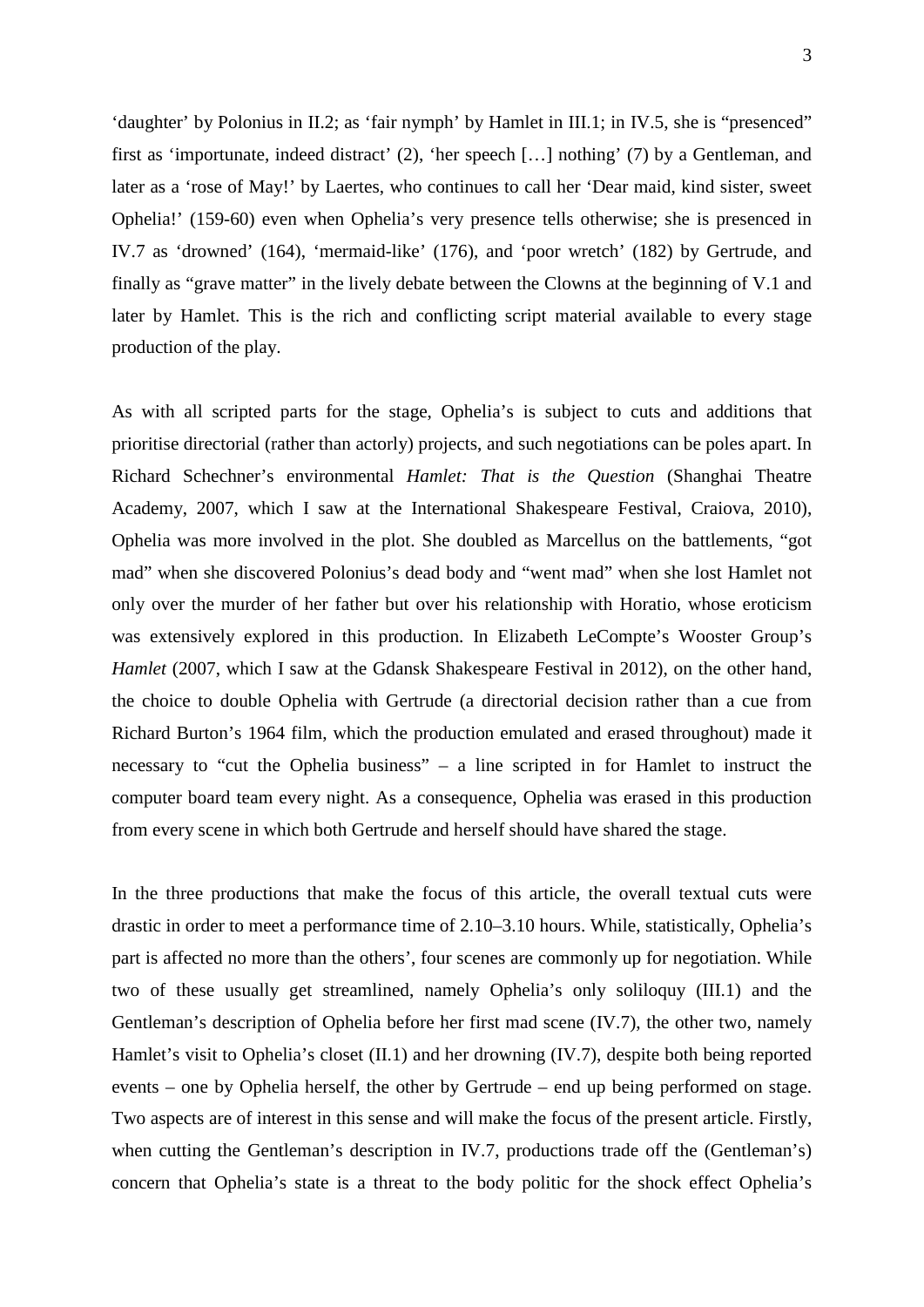entrance as "*distracted*" has on the characters present on the stage and the audience alike, and in the process also eliminate the complex issue of articulating and interpreting "mad" Ophelia.<sup>[7](#page-2-3)</sup> Secondly, it provides theatre productions that choose to stage Ophelia's closet scene and her drowning a wider scope for voyeuristic psychoanalytical enquiry into madness as sexual and/or social deviance (inherited critically and achieved cinematically). Finally, the most radical departure both from the playscript and from previous stage/film productions this article focuses on is the work non-speaking Ophelia does from her first entrance, by examining how the three productions use this body *at disposal* and *don't* 'dispose' of it in Act Five – as indeed, there are no exit stage direction for '*the corpse of Ophelia*' – and on what issues such choices might raise.

#### **Handling the body**

Listed in the *Dramatis Personae* as 'daughter to Polonius', Ophelia '*enters*' the play in I.3 in '*a room in Polonius'* house' as 'sister' to Laertes. Directors Vlad Mugur in 2001, Radu Alexandru Nica in 2008, and Jan Klata in 2014 re-wrote her entrance in an elaborate choreography. In Mugur's production, all actors were summoned into the play by the three customary gongs at the beginning of the performance: they left the auditorium, climbed onto the stage and literally took up their parts (left at random on chairs) in what looked like a cold reading. The production's first tableau offered four men and three women symmetrically positioned behind a row of three tables: stage right, a young fair Ophelia was sided by two strong young men, Laertes and Bernardo; centre stage, an elderly woman – Hecuba – sat on her own; stage left, a middle-aged woman – Gertrude – was flanked by two men, Claudius and Polonius.

Despite the actors' nondescript costumes and the silence they all kept throughout the abridged I.1 and II.2, two women's performances stood out. They wore their similarly bleached blonde hair 'with a difference': the younger was visibly uncomfortable and belittled by her beefy looking brother, the other was more than comfortable in male company and generous in her gestural support of the visibly young(er) King Claudius. But Ophelia's first assumed entrance was a site of yet more telling tales. Shakespeare's I.3 in Mugur's production began in complete silence with Ophelia – a punk-goth-ed up Degas ballerina – bizarrely whiling away time by playing golf.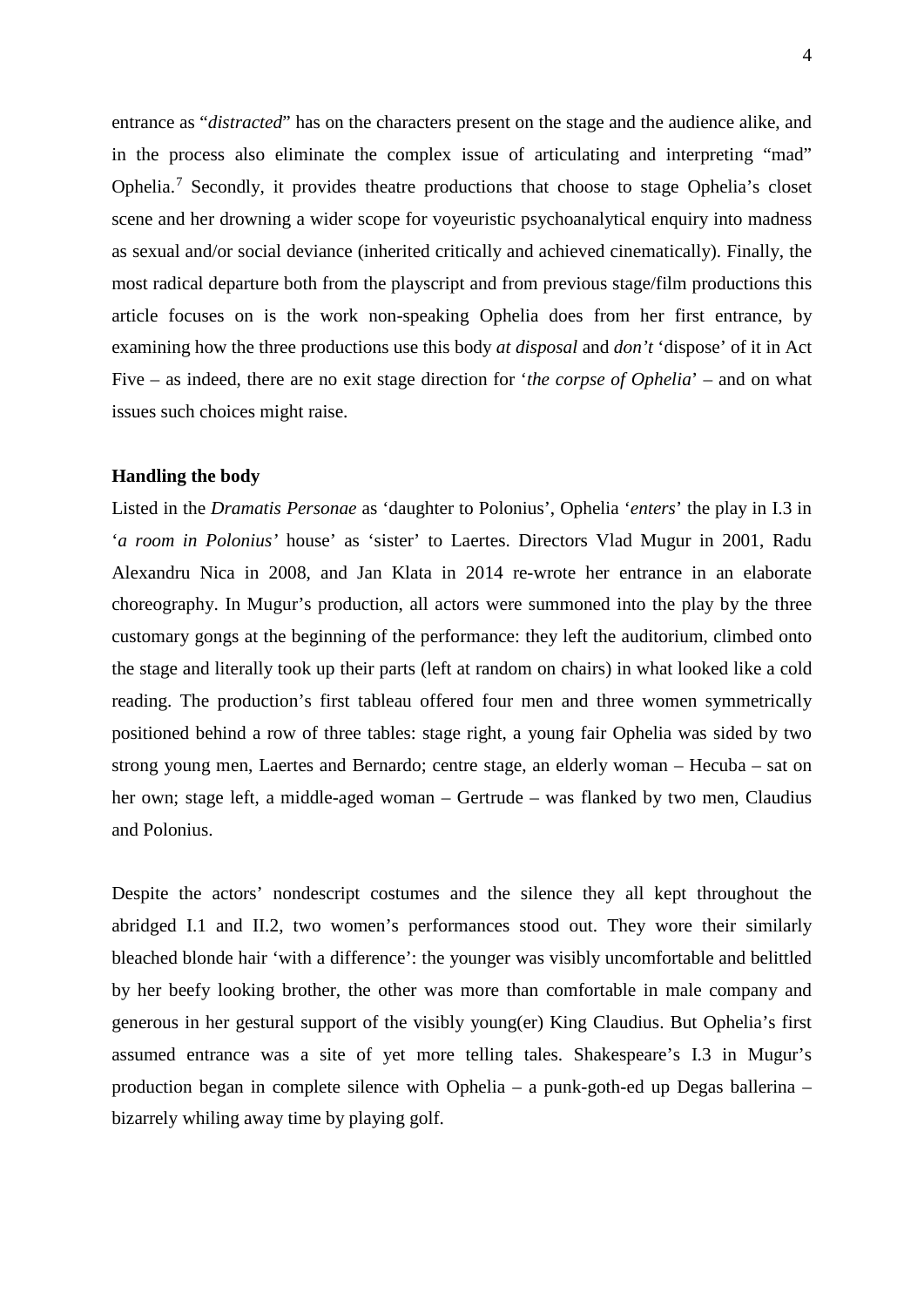Figure 1. Ophelia (Luisa Cocora) in Vlad Mugur's *Hamlet* (National Theatre, Cluj, 2001). Courtesy of Luiza Cocora.

Her costume and performance were mapping out conflicting stories: the white ballerina tutu constrained into the black bodice summoned up childhood and sexuality, the white ballet leggings with black Doctor Martens made her the live dispute between "good girl" and "grrrl power". The costume both infantilised and idealised the actor's body on display: it was a site of conflicting cultural metaphors and a disturbing sight of objectification, albeit in conflicting conventions (not just in terms of period, but also of medium – dance). $8$ 

Similar conflicts were signalled by Ophelia's entrance in Klata's production: having crossed half of the stage, she settled centre stage, and with meticulous gestures put on and tied up her pointe, arranged her leg warmers then proceeded, not without some reluctance, to the ballet barres (stage left) only to break into a free-style dance to a disco tune. Polonius's entrance curtailed her joy and freedom in more than the scripted way: in this production, he doubled as a tough ballet instructor who changed Ophelia's tape upon arrival and ensured she immediately returned to the strict ballet routine under his instructions.

Figure 2. Ophelia (Xenia Snagowski) practising under the strict eye of her ballet instructor, Polonius (Jürgen Hartmann) in Jan Klata's *Hamlet* (Schauspielhaus, Bochum 2013, Gdansk 2014). © Greg Goodale / Greg Veit Photography.

The golf game (another set of strict rules) in Mugur's production was read by audiences first as masculine then, and perhaps more importantly, as foreign. This was the new language Ophelia spoke and the audience had to learn. Her actions, reflected in a mirror positioned deep stage (left), told yet another story. Allegorically, her game of golf anticipated the way in which she would be pushed from pillar to post by Laertes, Polonius, Hamlet, and Claudius, much like a golf ball. Metatheatrically, it illustrated the director's method of moving from one situation to the next during I.5: Ophelia arranged the balls so that each time she hit one, it stopped in the exact spot that each of the male characters had occupied earlier. Was Ophelia toying with her constraints or was she working out her priorities were questions this *Hamlet*  posed directly.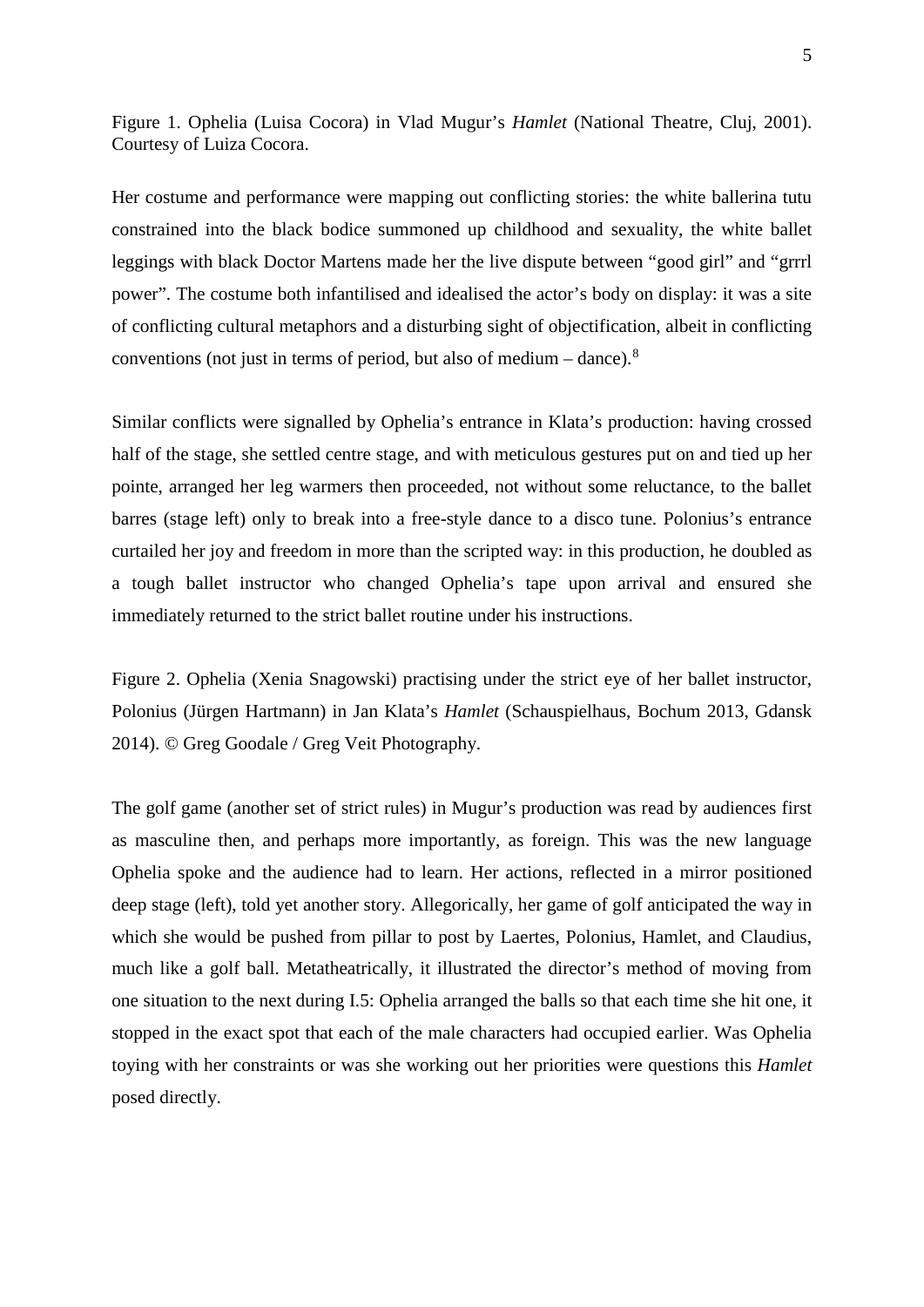In Mugur's production, Ophelia was choreographing *Hamlet* the play, albeit through a sophisticated game of golf. Her story was one of the three dumbshows that the director scripted into *Hamlet*; the other two were the Ghost's re-enactment of his poisoning and Hamlet's silence(ing) during 'To be or not to be' soliloquy. One effect of the dumbshows was to increase the pace of the performance. The other was to render any following speech and action as acts of violence against the respective silent (silenced?) protagonist: the Ghost itself would be present at the re-enactment of its poisoning during the play-within-the-play; Ophelia would be deprived of speech in the closet scene (played onstage as a dumbshow and commented on by Polonius who appropriated Ophelia's lines). Later, Ophelia would be deprived of action by Polonius (who manhandled her like a puppet to 'look natural' for the nunnery scene), then by Hamlet (in aggressive foreplay and lovemaking, only to be discarded by him), and, finally, she would be raped by Claudius, aroused by the nunnery scene he had just watched. Klata's 'nunnery scene' was equally violent and ended with Ophelia lying on the stage among the scattered books – another discarded object. This was the state in which Ophelia delivered the speech generally regarded as 'her only unmediated articulation of subjectivity'.<sup>[9](#page-2-5)</sup>

From her first entrance in Nica's production in Sibiu (2008), Ophelia (Ophelia Popii), too, was 'out of her text' and 'out of her part' – as Olivia and Viola would put it. She entered the CCTV-ed space not to Laeters, but to Hamlet, the Prince whom Horatio was busy convincing to take up the Ghost's task of revenge. Like Claudius, Polonius, Laertes, and Gertrude, who as soon as they made their entrances took the mic (stage fore) and declared their part in the story, Ophelia too was a contestant in the *Hamlet* play. She captioned her story: 'Hamlet and Ophelia. A Love Story by William Shakespeare', and followed it up with a song and dance number whose lyrics 'Doubt thou the stars are fire. / Doubt that the sun doth move. / Doubt truth to be a liar. / But never doubt I love' (II.2.115-8) she delivered in English.

Like Luiza Cocora's performance in Mugur's production and Xenia Snagowski's in Klata's, Ophelia Popii's performance in Nica's worked in multiple codes. Her polka-dotted red velvet mini-dress with layered underskirts and her 'fair' hair were not childish *but* versatile.

Figure 3. The 'nunnery scene': Hamlet (Ciprian Scurtea) and Ophelia (Ofelia Popii) in Radu Alexandru Nica's *Hamlet*, (Sibiu, 2008). Courtesy of 'Radu Stanca' Theatre, Sibiu.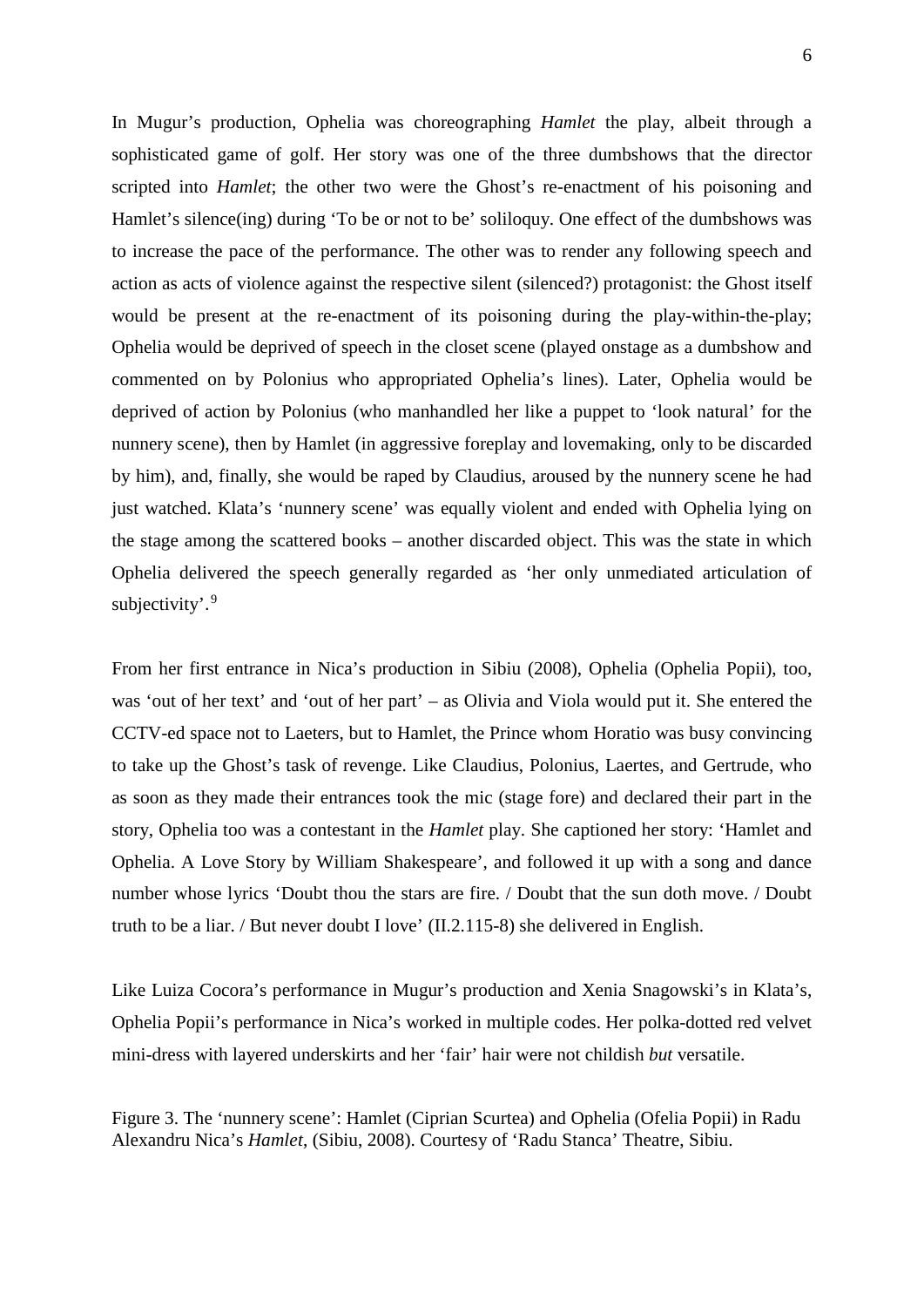Her out-of-a-bottle blonde hair spilling out of two red elastic bands matching her red boots, the low neck dress – with one sleeve bursting at the shoulder and held together by safety pins, and the other made of beige lace to match her stockings (forever dropping) – signalled that this Ophelia was not playing but playing *with* "dumb blonde" and "girl power" objectifications. She was performing and clowning both deliberately: for Hamlet, she put on an X-Factor – pole dancing number, playing both pretty and erotic; for her father, later, she pulled her underskirt down to her calf (level of 'propriety') but only half listened to his words and gave her replies distractedly because, behind Polonius's back, she was blowing kisses to Hamlet who, she knew full well, could see her on one of the CCTV cameras in this Elsinore under surveillance. While Luiza Cocora's Ophelia, who played hide-and-seek with and got a piggy-back ride from her brother, Laertes, remained oblivious to both her sex appeal and Hamlet's interest in her, Ofelia Popii's Ophelia responded to Laertes's and Polonius's double standards with some of her own. Laertes's first entrance interrupted Ophelia and Hamlet's dance; their obvious intimacy prompted his warning; he returned twice to complete his advice and to physically drag Ophelia out of Hamlet's arms. In a similar manner, while Polonius poured his advice ('to thine self be true') on his son, Ophelia was not only present on stage, occupying the counter story in this production of *Hamlet*, but also mocked his double standards: she and the Prince, cuddled up in two chairs (stage depth), dubbed Polonius's words loudly and burst the soap bubbles Horatio was busy blowing over them. Likewise, Xenia Snagowski's Ophelia, was 'keeping her [own] council'. Considering that Polonius found her half undressed, ankles and wrists duck-taped to the top ballet barres in her room (during the aggressive foreplay the audience had just witnessed), her speech 'as I was sewing in my closet' (in II.1) was, blatantly, a cover up story.

# **'T'have seen what I have seen, see what I see!' (III.1.162)**

In most productions of *Hamlet*, Ophelia breaks in the 'nunnery scene', yet as the productions discussed in this article suggest, she does so at different points in the scene. Overtly sexualised, in all four productions, the choreography of the 'nunnery scene' disambiguated Hamlet and Ophelia's relationship and in doing so did more than objectify Ophelia and satisfy the voyeuristic spectators (Claudius and Polonius, as much as the audience). This objectification, however, did not deny Ophelia 'her subjectivity in the process' – as it is the case, Rutter argues, in Branagh's 1996 film version.<sup>[10](#page-2-6)</sup> In Mugur's 2000 production, this – for Hamlet at least – began as the love consummation scene for the two protagonists, which turned abusive only when Hamlet suspected they were watched, and realised he himself is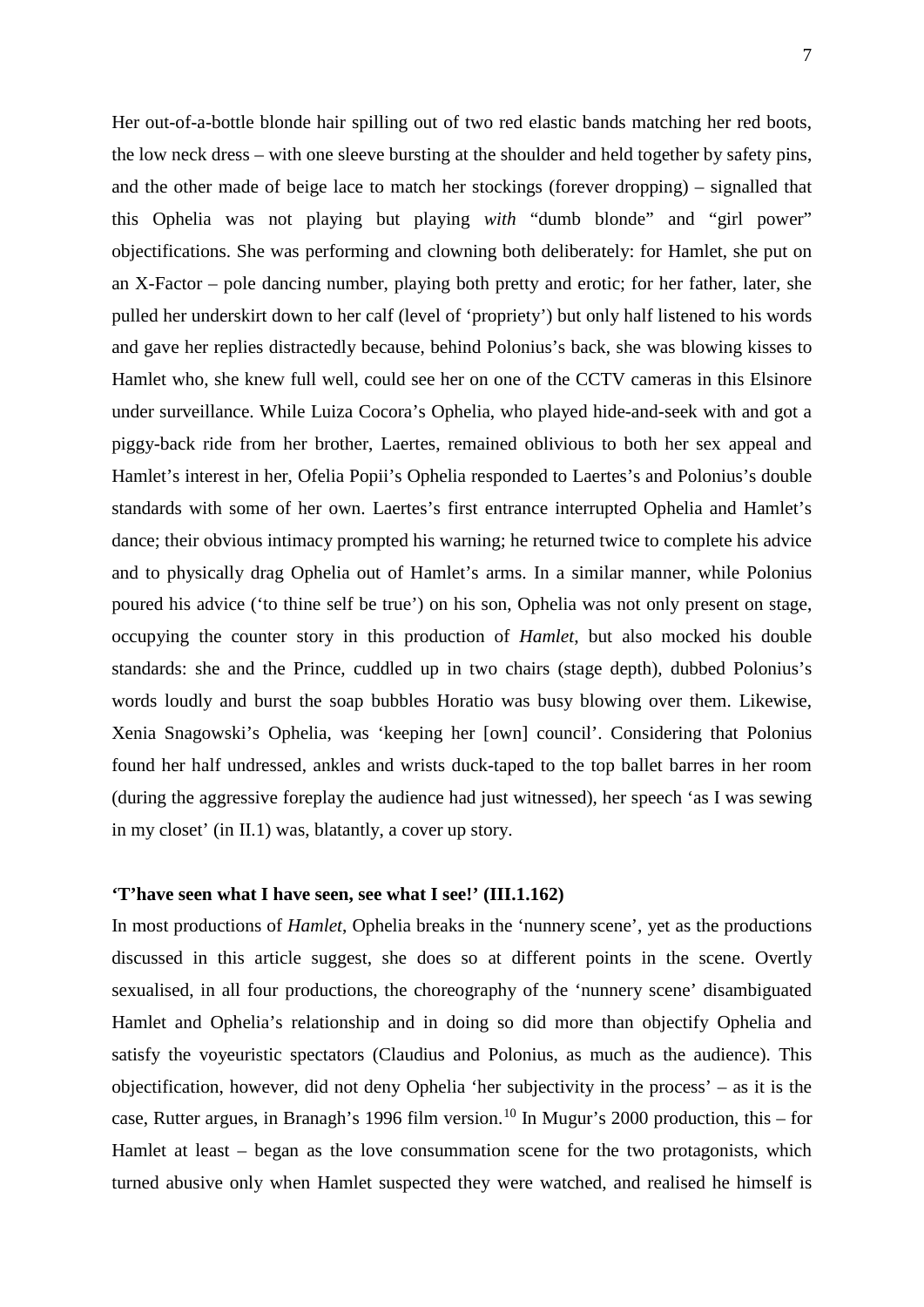thus objectified in a different story (namely, Claudius and Polonius's). In Nica's 2008 and Klata's 2013/2014 productions, Hamlet and Ophelia's love story had been in close competition with the revenge task overtly and from the beginning, and only lost terrain when Hamlet was finally recruited to the revenge plot.

In this sense, both Hamlet and Ophelia were objectified in projects neither of their making nor of their choosing: Hamlet in his father's Ghost's project, Ophelia in Polonius and Claudius's. It is with this realisation then that the love story as a possibility fell apart: Ophelia who came to the scene with 'love remembrances' to return, was forced to remain in possession of them. In Nica's production, these tokens and Hamlet's lines 'I loved thee once' and 'I loved you not' would be remembered in everything Ophelia did thereafter: grotesquely, at the end of the nunnery scene (3.1) when Ophelia, staring blankly at the TV screen (stage left) which played on a loop, a merry-go-round clip, in black-and-white, complete with musical box soundtrack, lulled the 'Never doubt I love' of her first song. The line returned in IV.5, first as a screeched refrain linking her 'mad songs' and later when handing out sleeping pills (this production's flowers?) slipped to her earlier by Claudius. The lines recurred one last time, when the ceiling projection from the 'nunnery scene' was replayed with a difference: the green floral pattern invaded by red stems became blurred by Hamlet's letters whose blue handwriting dissolved to give it a watery quality, anticipating her drowning. In Nica's production Ophelia remained on stage to hear the news that Hamlet returned and to see Laertes enter.

As in any *Hamlet* production, Ophelia's transformation was registered at the level of costume, too. In 2000, Ophelia – abused and discarded by Polonius, Hamlet and Claudius, her tutu torn to reveal raw-pink underwear, black eye-liner running down her face, 'hair in disarray' and 'knees knocking' (sinisterly reminiscent of Hamlet's ravished state when bursting into her closet earlier) – crawled stage left to deliver her soliloquy, which although truncated to six lines (three about her and three about Hamlet) registered that she had seen his madness and foretold her own collapse into it – 'of ladies most dejected and wretched' (III.1.156).

But Mugur's production did not go for 'decorative madness'.<sup>[11](#page-2-7)</sup> Ophelia's costume changed to a black tube dress whose extra-long sleeves were more reminiscent of a straitjacket than a fashion statement. In both 'mad' scenes she entered abruptly and unannounced. First, she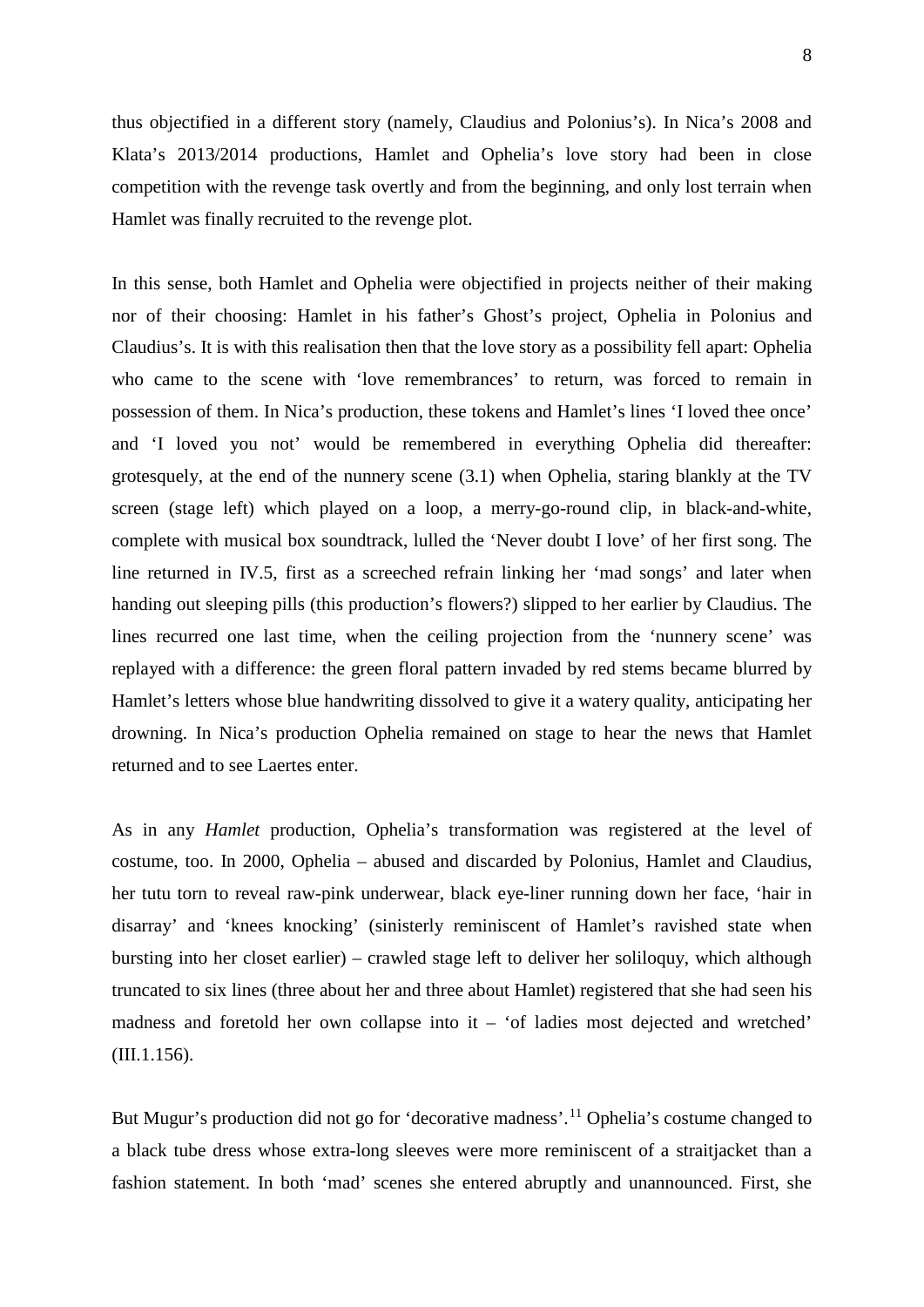interrupted the King and Queen, following Hamlet's curt dispatch to England, demanded their attention and held it throughout her scene; her 'pray you, mark' (IV.5.28) in this production was closer to a military order, which translated in Romanian literally as 'Attention, please'. Ophelia's exit was equally disturbing in its ambiguity: the 'coach' (IV.5.72), in this production a wheelbarrow, rendered her body both as disposable rubble and construction material.

Figure 4. Ophelia's 'coach' in Vlad Mugur's *Hamlet* (National Theatre, Cluj, 2001). Courtesy of Luiza Cocora.

On her second coming, Ophelia descended from the heavens (a fallen angel abseiling on ropes which had buckets tied to their ends) and interrupted Laertes, Claudius, and Gertrude's council to give her tokens of remembrance. Her 'pansies', 'daisies', and 'violets' (IV.5.177- 85) were the clods with which Laertes's army threatened to overthrow Claudius's reign earlier – suggesting that this Ophelia had acted on the words 'My brother shall know of it' (IV.5.71, a line this production cut). In Klata's production, too, Ophelia's madness was inscribed on her costume and make-up as much as in her behaviour. When she entered '*distracted*', Ophelia wore an oversized white T-shirt and laddered black tights, red lipstick smeared around her mouth; on her second entrance, however, as a half-dressed ballerina, Ophelia did not sing her scripted part but spoke the lines of another Ophelia – Heine Müller's – a disconcerting textual intervention which both anticipated and commented on her own drowning.

Figure 5. Right: 'I am Ophelia. The one the river didn't keep. The woman dangling from the rope. The woman with her arteries cut open. The woman with the overdose. SNOW ON HER LIPS (…).' © Greg Goodale /Greg Veit Photography.

### **'There is a willow grows askant a brook' (IV.7.166)**

But in Mugur's 2000 production Ophelia suspended on ropes and the buckets were not the only choreographed references to her drowning. The very problematics of her drowning returned in Gertrude's speech as the Queen herself struggled to make sense of the events, and later, with clear visual impact, in the Clowns' debate on whether she 'drowned herself wittingly' or it was a case of '*se offendendo*' (V.1.9-10), a debate this production played out: the Clowns lifted a trap in the floor to revealed the 'brook', full of white lime paste (whose composition was carefully timed to solidify by the end of each performance). The hole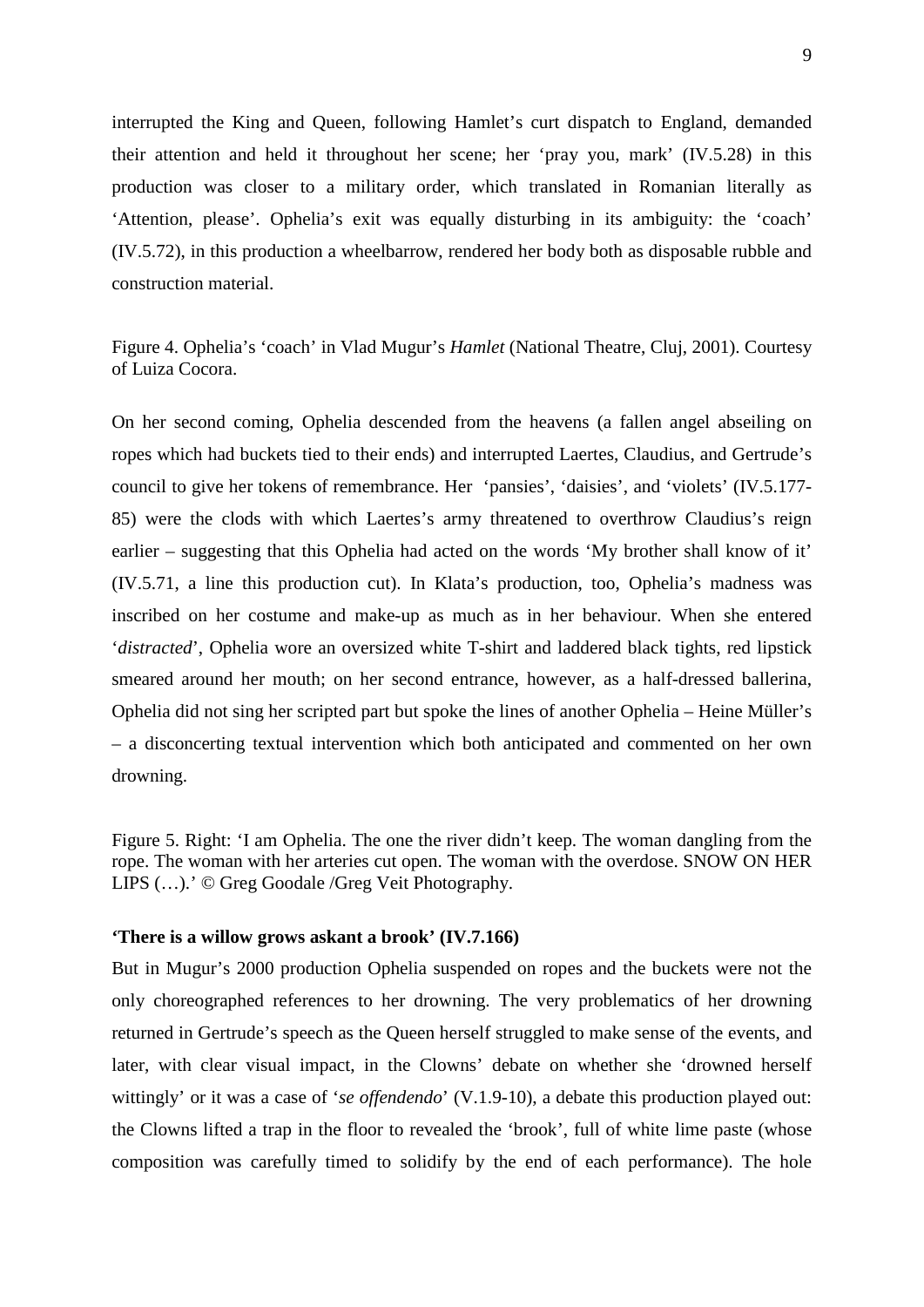became Ophelia's grave only after it was emptied of the other stories brought out as disinterred remains by the Gravediggers.

Nica, on the other hand, positioned his 2008 production against two interpretative directions: on the one hand, it pitched against psychoanalytical readings of the play epitomised by Olivier's 1948 film, which this *Hamlet* cited frequently and which, the director argued, 'plagued' twentieth-century *Hamlet*s, and on the other, against what he termed the 'rhetoriccentred tradition of performing *Hamlet* in Romania'.[12](#page-2-8) Taking conscious distance from both, his production 'ventured, instead, a cinematic montage' that 'engage[d] in polemical dialogue' with both logocentric and 'cinema' productions. The choreography of the 'drowning scene' which was performed three times – in the clip from Olivier's film projected on one of the TV screens on the stage; in Gertrude's speech; in Ophelia's enacting – rendered this dialogic relation emulative, reiterative, and negotiable, in the spirit of drama-therapy convention this production put forward. This production's Danish Prince mimed Olivier's speech (simultaneously projected on the TV screen stage left), then gun-shot it to make room for his own 'To be or not to be'; the result was that Scurtea's Hamlet literally muted Olivier's, cutting off the sound of the film but not erasing the image: the projection let Ophelia linger, with her 'nymph'-like body floating in the depth of Olivier's 1948 set of dark corridors, framed her in then out of view, finally cutting to a shot of Olivier's naturalist 'brook and wild flowers' bed for drowned Ophelia. This live cross-referencing of Ophelia's drowning with its cinematic and visual heritage worked at the level of iconography, textual intervention, and spectating. Gertrude delivered the news at the mic forestage, while Claudius and Laertes continued to choreograph the duel unperturbed, stage-right; stage-depth, Ophelia performed the scene, up-side-down, drowning into the water projected on the ceiling screen that boxed this production's set.

Though simultaneously delivered, the three actions were taken on board by the spectator's eye individually (as they had to prioritise the stories in a manner akin to computer editing) and relationally (as cause and effect), registering the 'drowning' as speech, as action, and finally, as viewing, when the whole scene uncannily resembled a news report with live footage, ending in this production, where Shakespeare's scene started: 'Your sister's drowned, Laertes.' (IV.7.164) This was another example of the production's employment of close up and long shot, which it used productively to juxtapose Gertrude and Ophelia, as well as their respective stories. The two female characters reversed performances after their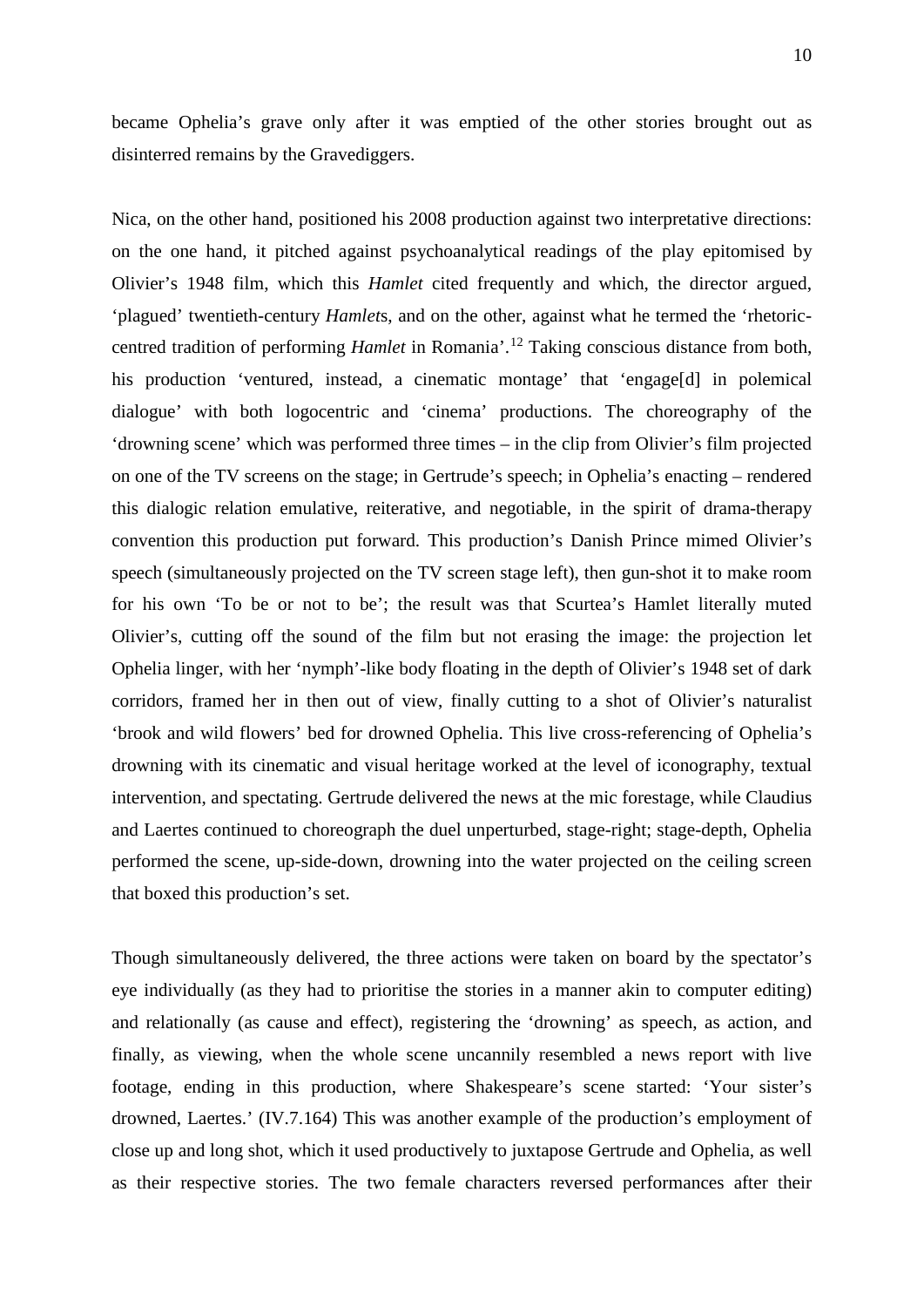respective closet scenes: the more exposed and sexualised Ophelia's body and performance, the more composed and restraining Gertrude's. So did their costumes: the Queen's outfits changed from provocative red and black minis to full length black, while Ophelia's became more revealing – the polka-dotted red dress and red boots were shed for a black bodice and suspenders, accessorised with a full length lace gown and boots in matching black.

## **'Maimèd [funeral] rites' (V.1.215)**

'Drowned' Ophelia was a reality difficult to handle in Nica's 2008 production: first by Laertes, who never spoke his scripted lines (IV.7.185-91) but struggled with the weight of Ophelia's dead body, a rag doll in his arms, yet as disobedient in his hands as she was in the advice scene (in II.2). Eventually balancing her dead body, he placed it on chairs facing each other – creating an impromptu coffin – before handing it over to the two morticians (this production's version of the Gravediggers). Not only was Ophelia-the-body but also Opheliathe-icon mishandled in this production: the two morticians combed her hair and tried to restrain it with a black hair band (a futile attempt given that her head was hanging down), and touched up her makeup with heavy strokes and strong colours for her last public entrance. The blue lipstick and eye-shadow were no fashion statement but stage economy: they actually constructed 'drowned' Ophelia. Throughout the scene – complete with dialogue about death, the law, propriety – Ophelia's head, hanging limp, facing the audience up-side-down, signalled the separation between mind and body that governed the story she wanted remembered, then subverted this possibility as the image was at once reminiscent of a magician's trick of cutting the boxed female body. This was another box that could not contain Ophelia's body – like her child-dress bursting at the seams she wore earlier. Hamlet himself felt the weight of this dead body when finally claiming it in the funeral scene: his 'I lov'd Ophelia' speech was another *dance macabre* in which he staggered across the stage with 'fair Ophelia' in his arms, then collapsed on a chair holding her on his lap (an oversized child in a strangely inverted pieta), and finally lay her to rest (on a chair stage depth). From there dead Ophelia watched "the rubbish" of V.2.

Mugur, too, *ad-lib*-ed Ophelia's last entrance in his 2000 production: Ophelia, in her black tube dress stretching over her bloated (pregnant?) body was walked in by the guards and placed vertically in the grave; as Laertes and Hamlet '*leap[t] into the grave*', her body was once again disputed by her brother and her lover, an action which turned her into another dead tossed around (much like Yorick's skull earlier). But the 'maimèd rites' did not finish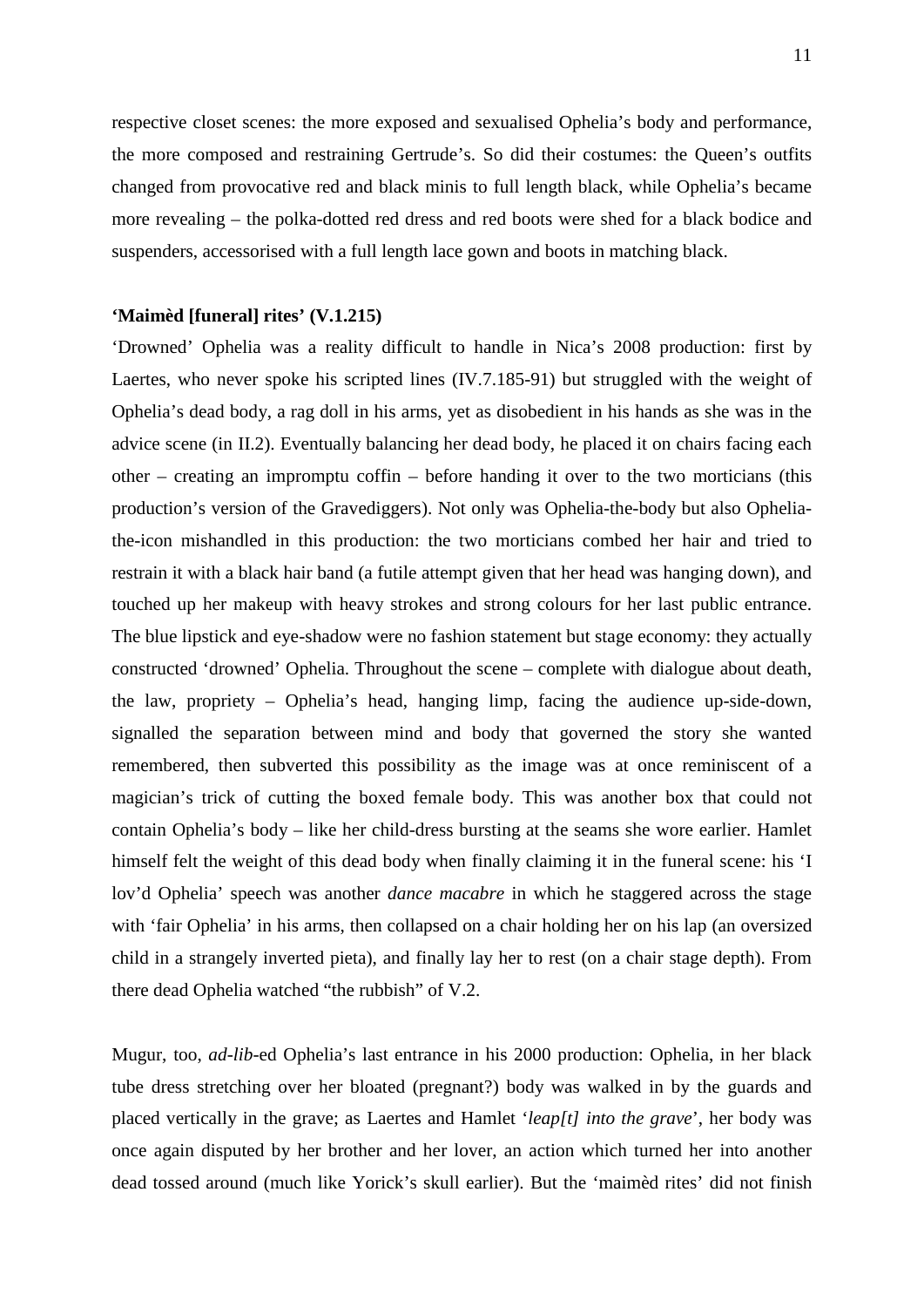there in Mugur's 2000 production: on Claudius's promise of 'a living monument', Gravedigger 1 walked Ophelia (covered in white lime paste) out of the grave, over the stage, through the audience, and out of the auditorium, clearing the scene for Hamlet's story of revenge.

#### **'A living monument' (V.1.283)**

Textually, Ophelia as a body and her story are erased at the end of V.1. Never given the 'living monument' Claudius promises, she is displaced by the play's need for heroic closure, which puts, once again, in fierce competition the dead body and the body-politic. It did so when the Ghost came to trouble Claudius's reign; it does it again when Ophelia's body is erased by state matters. In the process, Hamlet's funeral is 'maimèd', too, and *his* story hijacked: it is not 'flights of angels' that 'sing him 'to [his] rest!' but, at Fortinbras's command, 'soldiers' music and the rites of war | [that] Speak loudly *for* him.' (V.1.393-4)

It is the play's ending where the productions examined in this article depart most acutely from the playscript and from one another. In Mugur's 2001 *Hamlet*, once the scripted Act Five concluded with Fortinbras, a golden boy aged 7, who having appropriated Horatio's lines promised to uncover 'how these things came about' (V.2.374), the spectators walked out of the auditorium into the foyer only to discover Ophelia – a sinister 'living monument', the lime paste around her ankles threatening to set her into concrete. In Klata's 2014 production, Ophelia never entered as a 'corpse': she was replaced by an oversized pot of ashes Laertes had to inter in the oversized grave carefully erected by the cast from the books scattered on the stage, and instantly destroyed in Hamlet and Laertes's fight.

Figure 6. Left: Rosencrantz, Gertrude, Laertes with Ophelia's ashes, Claudius, Horatio, and Guildenstern in Klata's *Hamlet.* Gdansk 2014 © Greg Goodale/ Greg Veit Photography.

Rosencrantz and Guildenstern's subsequent attempt to give her a 'lasting monument' was equally futile: their project was repeatedly set up to fail, to their increasing frustration and the audience's laughter, as the book tower collapsed because they always started with the smaller books as their foundation. Ophelia, however, was granted a monument of a different kind: in an uncanny take over, Horatio – in a white tutu and black pointes – became her 'living monument' and continued to tell her story during the final act.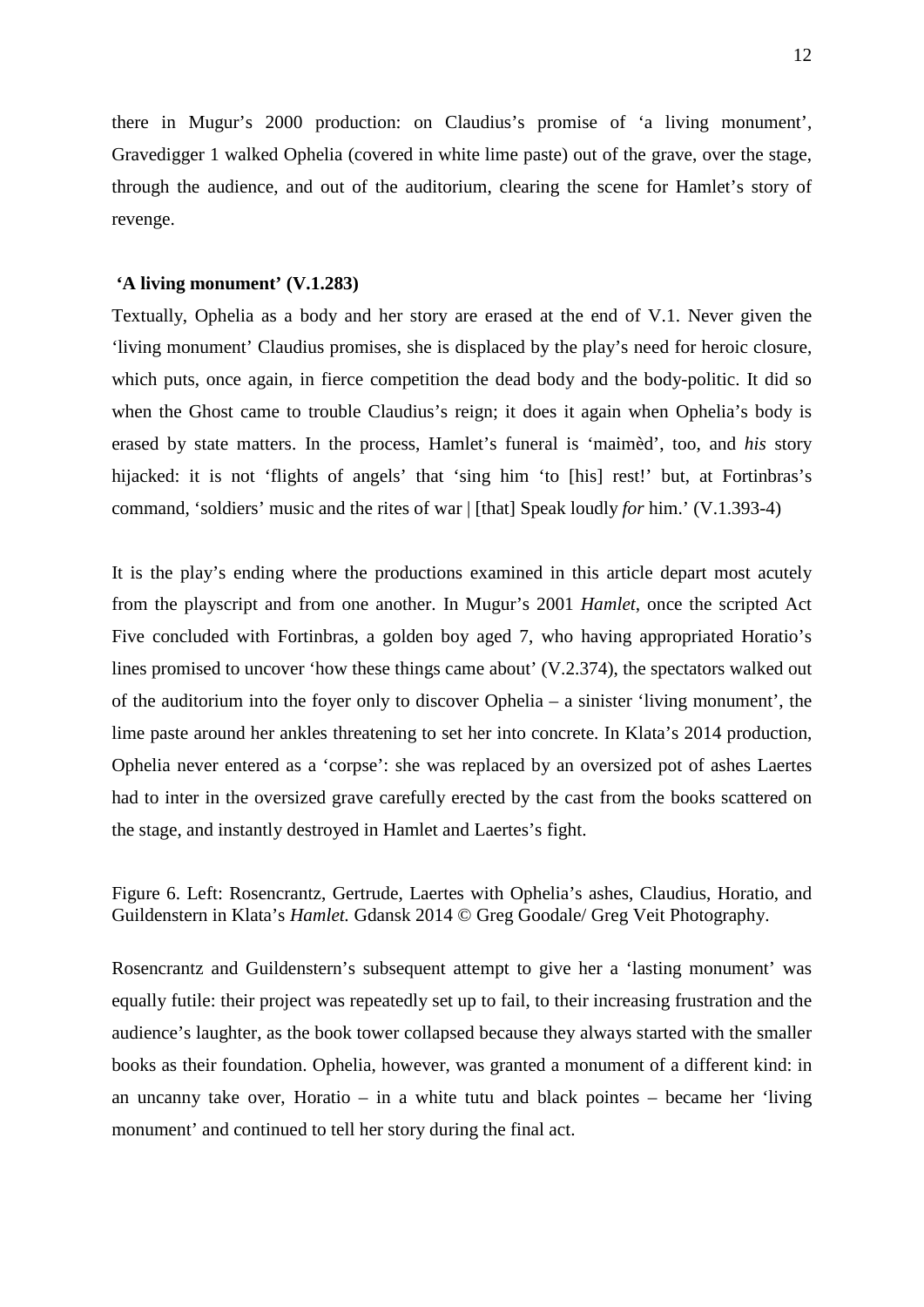Figure 7. Right: In the background, Rosencrantz and Guildenstern construct Ophelia's precarious 'living monument' in Klata's *Hamlet.* Gdansk 2014 © Greg Goodale/ Greg Veit Photography.

In Nica's 2008 production, while the dead bodies (Ophelia's, Gertrude's, Laertes's, Claudius's, and Hamlet's) were still visible on stage, the projection on the screen ceiling showing Horatio and the two Gravediggers 'pil[ing] dust upon the quick and dead' (V.1.247) threatened to bury *all* stories in a communal grave – a site of erasure but also, as in Shakespeare's Gravediggers' scene earlier, one ripe for disinterring and remembering.

#### **'***Exeunt***'**

Yet little of these productions' brave stage work of handling Ophelia, work which overtly tells other stories, is remembered or directly acknowledged. The promotion material for the productions discussed barely notices it; when doing so, it is not in the directors' or the other contributors' notes, but buried among the customary photographic tokens. Even less is visible in the reviews, which either don't seem to notice these aspects or choose to gloss over them in favour of the standard lead-man's story at best contrasted with previous stage versions. A study of the actors' views on the parts of Ophelia they were directed to perform remains a task for the future, and the question: what is the space this live cultural negotiation between theatre practice and academic debate does occupy when it comes to Ophelia performed? is yet to be asked. My concern is that in both cases, Ophelia (the part, body, agency, story) is in danger of being lost to Parsons' fallacy of normative determinism, that is, seeing the normative order as 'constitutive rather than regulative, of the self', 'social actors (qua role bearers) as a reflex of the social system' and 'meaning as a faithful imprint of the cultural pattern.'[13](#page-2-9) While perhaps guilty of its own (mis)handlings, my attempt to recuperate stage Ophelias hopes to have done some of the catching up work theatre reviewing needs to undertake in order to deliver the interpretative 'living monument' to Ophelia that theatre practice has been busy building in recent European productions of *Hamlet*.

<sup>&</sup>lt;sup>1</sup> All quotations from the play are from T.J.B. Spencer's edition of *Hamlet*. New Penguin Shakespeare (London: Penguin, 2005) and will be referenced parenthetically in the text.

<sup>2</sup> Carol Chillington Rutter, *Enter the Body*: *Women and Representation on Shakespeare's Stage* (London: Routledge, 2001), p.29.

<sup>&</sup>lt;sup>3</sup> The eclectic range of accessories includes, among others: Ophelia bespoke hosiery, Ophelia suicide shoes (complete with detail from Alexandre Cabanel's 1883 painting), Sadistic Ophelia Skate Deck, an Ophelia Corrective Academy Hoodie for Recalcitrant Young Ladies, and an Ophelia's Gaze: Bruised Avatar Skins, in